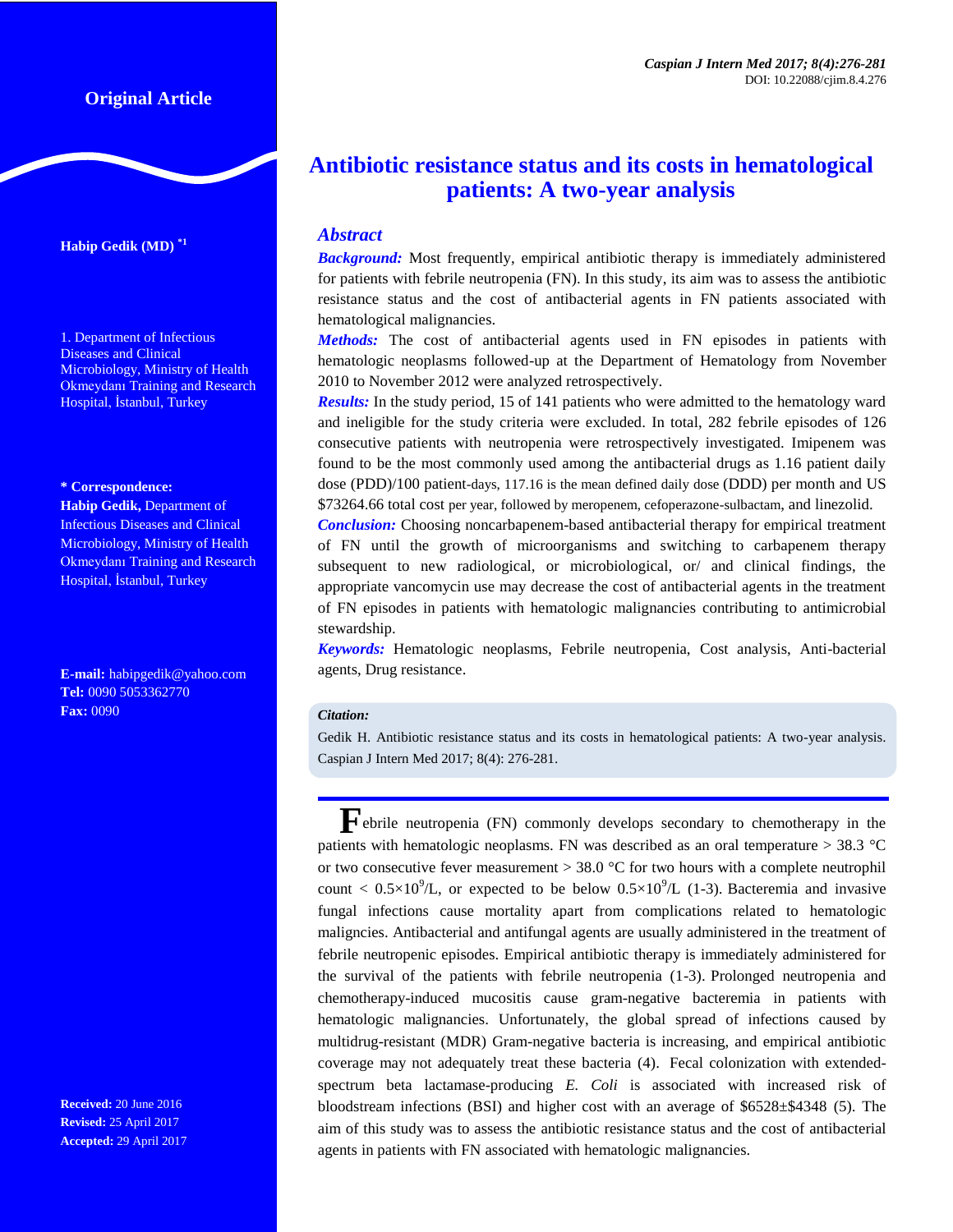## **Methods**

The cost of antibacterial and antifungal agents used in the treatment of FN episodes in patients aged 14 years and more with hematologic malignancies followed-up at the Department of Hematology of the Ministry of Health Okmeydanı Training and Research Hospital, an 800-bed tertiary hospital in İstanbul, Turkey between November 2010 and November 2012 were analyzed retrospectively. The hospital ethics committee has approved and registered this study (Date: 29.12.2012, Number: 51). The patients' records were evaluated retrospectively if the patient had developed at least one neutropenic episode secondary to chemotherapy in the hematology ward.

The patients who had one or any other hematological diseases (anemia, idiopathic or immune thrombocytopenic purpura, etc.) were not evaluated further. The hematology ward includes 23 beds, 1 single, 3 double, and 4 quadruple rooms without high-efficiency particulate air (HEPA) filters. The patients and their attendants were residing in the same room and using three toilets. A nurse and a doctor gave a weekly 1-hour instructional program about drug-resistant microorganisms and preventative measures to patients and their attendants while residing in the hematology ward.

FN is the development of fever with oral temperature >38.3 °C or two consecutive fever measurements > 38.0 °C for two hours with a complete neutrophil count  $\langle 0.5 \times 10^9 \rangle L$ , or expected to be below  $0.5 \times 10^9$ /L (1). The patients' data including demographics, hematological diagnosis, time and duration of febrile neutropenia episodes, clinical, radiological and laboratory findings, antimicrobial treatments, and outcomes were taken from hospital medical archives.

The management of FN was implemented according to the clinical practice guidelines of both the Infectious Diseases Society of America (IDSA) and the European Organization for Research and Treatment of Cancer/Invasive Fungal Infections Cooperative Group and the National Institute of Allergy and Infectious Diseases Mycoses Study Group (EORTC/MSG) (1-3). Multinational Association for Supportive Care in Cancer (MASCC) score was used for risk evaluation of complications (1).

The therapeutic regimens which are active against *Pseudomonas aeruginosa,* were piperacillin-tazobactam (PIP-TAZ), cefoperazone-sulbactam (CEP-SUL) and PIP-TAZ in combination with ciprofloxacin (CIP), in accordance with local antibiotic resistance status as fist line antibacterial

therapy. The antibacterial treatment was changed if the patient had new clinical, microbiological, or radiological findings after two days of empirical antibiotic therapy. Vancomycin was added to the treatment based on the aforementioned guidelines.

The patients with vancomycin-resistant enterococcal (VRE) bacteremia were treated with linezolid (2x600 mg/day) for at least 14 days. While those patients with vancomycin-sensitive enterococcal (VSE) bacteremia were treated with ampicillin-sulbactam (8-12 gram/day) plus gentamycin (160-240 mg/day) for at least 14 days. Furthermost, the participants who had bacteremia caused by carbapenem-resistant gram-negative bacteria (CR-GNB) were treated with colimycin as a monotherapy or combined with other susceptible antibiotic for at least 14 days. The recommended dose of this drug is 2.5 to 5 mg/kg of colistin base activity per is equivalent to 6 to 12 mg/kg of colistimethate sodium per day.

Daily doses of antimicrobial drugs were adjusted if the patient experienced liver or renal failure. Antifungal and antiviral treatments were not considered in this study as well as antibiotic prophylaxis was not administered to patients.

The defined daily dose is the presumed average maintenance dose per day of a drug used for its main indication in adults. DDD should reveal the global dosage, regardless of genetic changeability of drug metabolism. The essential principle is to allocate only one DDD per route of administration within an Anatomical Therapeutic Chemical (ATC) code.

A DDD will only be allocated for drugs that has an ATC code. Meropenem (3 gr, J01DH02), vancomycin (2 gr, J01XA01), imipenem + cilastatin sodium (2 gr, J01DH51), teicoplanin (0.4 gr, J01XA02), colistin (3 MU, J01XB01), linezolid (1.2 gr, J01XX08), daptomycin (0.28 gr, J01XX09), piperacillin-tazobactam (14 gr, J01CR05), cefoperazone combinations (4 gr, J01DD62), [sulfamethoxazole](http://www.whocc.no/atc_ddd_index/?code=J01EE01&showdescription=yes) (80 mg) and trimethoprim (16 mg) powder for injectable (20 UD= 20 ml), J01EE01) were evaluated to calculate the cost according to WHO Collaborating Center for Drug Statistics Methodology (6). Density of antifungal drug use was analyzed as yearly patient daily dose (PDD)/100 patient days.

The costs of antimicrobial drugs were calculated by converting the price that was billed to the Republic of Turkey Social Insurance Institution per patient using United States dollar **(\$)** exchange rate. Quinolones were not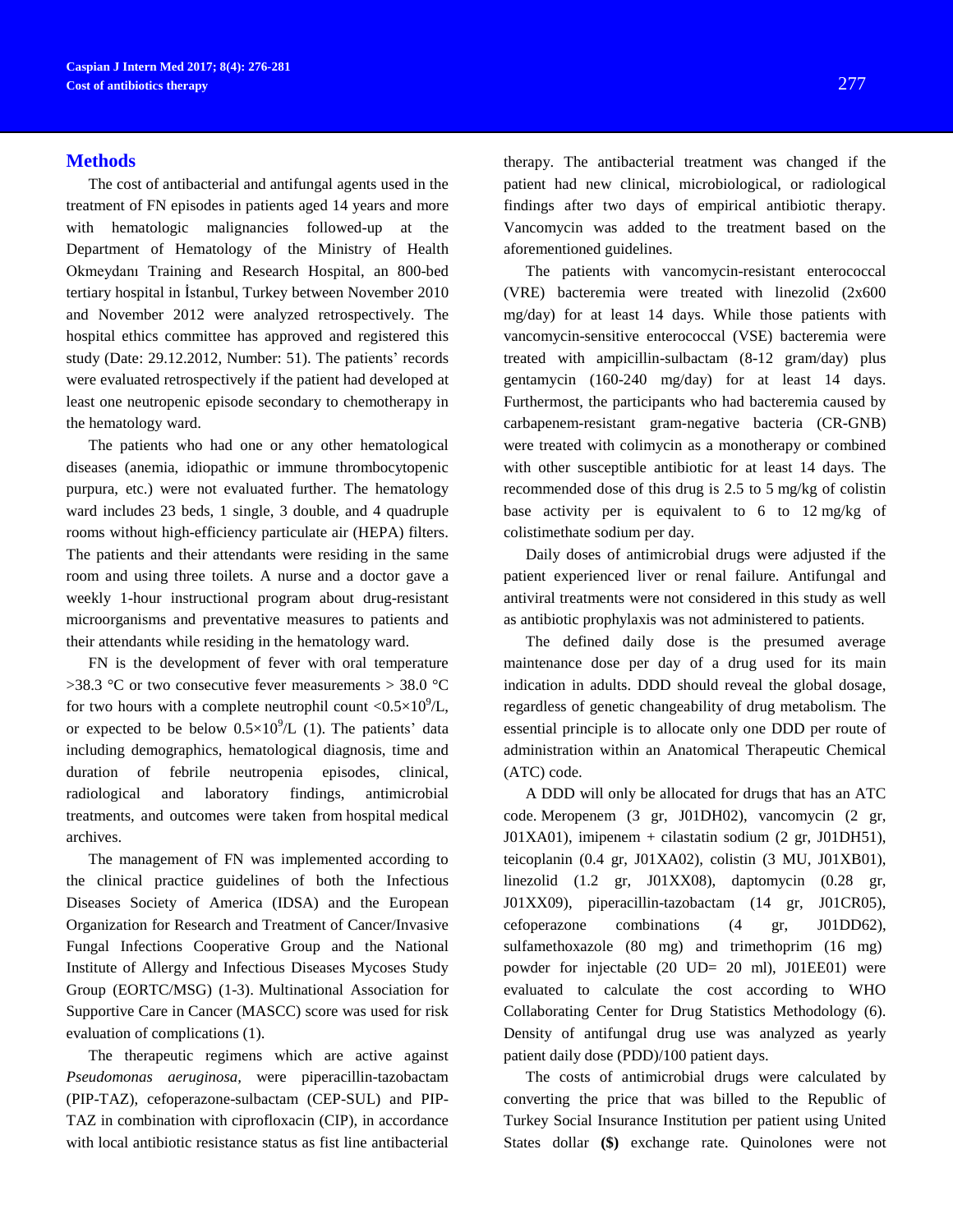assessed in this study since they were administered less than other antibacterial drugs and constitute a lower cost.

Continuous variables were revealed as the mean  $\pm$ standard deviation and range. Percentile values were revealed with two decimals. The overall 30-day crude mortality rate was calculated as the number of deaths within 30 days of neutropenia divided by the number of all patients. The infection-related mortality rate was calculated as the number of patients who died of infection during the neutropenic episodes divided by the number of all patients.

#### **Results**

In the study period, 15 of 141 patients were admitted to the hematology ward and ineligible for the study criteria were excluded. In total, 282 febrile episodes of 126 consecutive patients with neutropenia were retrospectively investigated. The mean age was  $51.73 \pm 14.4$  years (range: 17–82 years) and 66 were male patients. The mean MASCC score was  $17.18 \pm 8.27$ , and the mean duration of neutropenia was 29.38±6.95 days.

Of the 282 febrile episodes in 126 patients, 66 (23%) episodes of bacteremia and 24 (8%) episodes of fungemia were documented in 48 (38%) and 18 (14%) patients, respectively. Distribution of hematological malignancies of the patients was presented in table 1**.**

## **Table 1. Distribution of hematologic neoplasms in the patients**

| <b>Hematologic malignancies</b>             | $\mathbf{n}(\%)$ |
|---------------------------------------------|------------------|
| Acute myeloblastic leukemia                 | 73 (58)          |
| Acute lymphocytic leukemia                  | 22(17)           |
| Non-Hodgkin lymphoma                        | 7(5)             |
| Chronic lymphocytic leukemia                | 5(4)             |
| Multiple myeloma                            | 5(4)             |
| Hairy cell leukemia                         | 4(3)             |
| Aplastic anemia                             | 3(2)             |
| Chronic myeloid leukemia                    | 2(2)             |
| Plasma cell leukemia                        | 2(2)             |
| Mantle-cell lymphoma                        | 2(2)             |
| Chronic lymphocytic leukemia with Burkitt's | 1(1)             |
| lymphoma                                    |                  |
| Total                                       | 126 (100         |

Gram-negative bacteria (GNB) caused 74% of all bacteremia episodes. The etended – spectrum beta-lactamase (ESBL) E.coli is the most common organism causing Gramnegative bacteria bacteremia (21%), followed by ESBL (-) *K.pneumoniae* (12%), vancomycin-sensitive *Enterococcus faecalis* (9%), carbapenem-sensitive *P.aeruginosa* (9%), ESBL (+) *K.pneumoniae* (8%), and carbapenem-resistant *Acinetobacter baumannii* (6%). CR-GNB (6) caused 12% and 9% of Gram-negative bacteremia episodes and all bacteremia episodes, respectively.

Clinical and microbiological responses were accomplished administering either PIP-TAZ or CEP-SUL therapy in 76% (32/42) of the cases with bacteremia caused by carbapenem-sensitive gram-negative bacteria (CS-GNB). The fatality rates were 50% in six patients with bacteremia caused by CR-GNB, while two death cases were associated with carbapenem-resistant *A. baumannii* and the other with carbapenem-resistant *P. aeruginosa*. Colistin monotherapy was administered to two patients with CR- *A. baumannii* and one patient with CR- *Serratia marcescens,* while another patient who received colistin monotherapy died. Colistin and rifampicin combination was administered to a patient with CR- *A. baumannii* and another patient with CR-*P.aeruginosa*. Colistin and sulbactam-cefoperazone combination was administered to a patient with CR- *A. baumannii* who died eventually*.*

The hematological malignancies of those patients were acute myeloid leukemia (AML) in three cases, non-Hodgkin's lymphoma (NHL) in one case, multiple myeloma (MM) and acute lymphoblastic leukemia (ALL) in other cases.

Imipenem was found to be the most commonly used antibacterial drugs as 1.16 PDD/100 patient- days, with 117.16 mean DDD per month, \$73264.66 total cost per year, followed by meropenem, cefoperazone-sulbactam, linezolid. Total cost per year was calculated as \$261,156.38 for antibacterial drugs. Total expenditure per patient was detailed as \$3704.34 for antibacterial drugs, likewise, the costs of all antibacterial drugs per FN episode were \$1852.17 (table 2).

Overall the 30-day crude mortality rates were 31% of patients diagnosed with AML, acute lymphocytic leukemia, MM, chronic myeloid leukemia, NHL Infection-related mortality was calculated as 22%.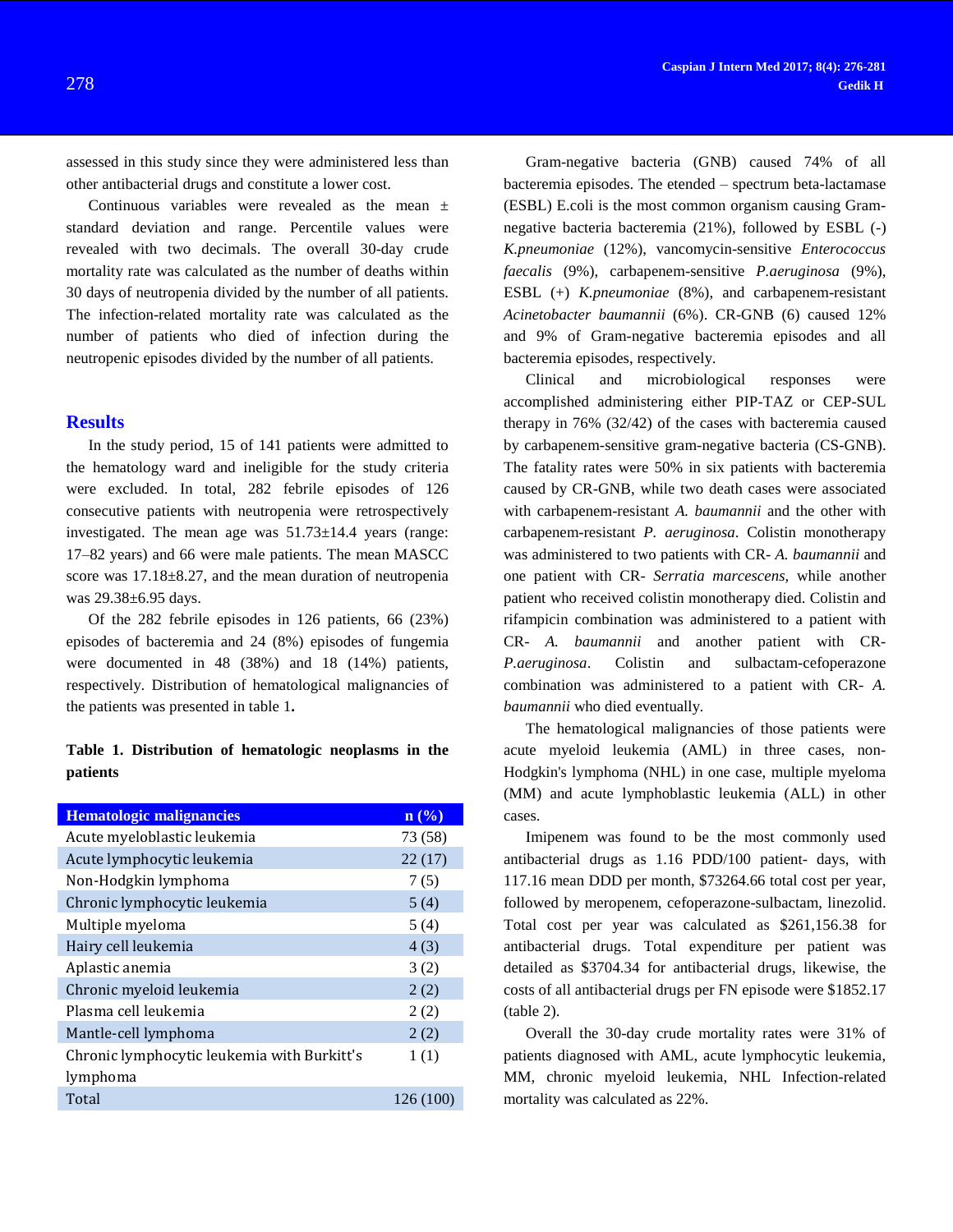#### **Table 2. The costs by antibacterial agents**

| <b>Antibacterial drug</b>  | <b>DDD</b>         | <b>PDD/1000</b><br>patient days | <b>Mean DDD</b><br>per month | <b>Range of</b><br><b>DDD</b> per<br>month | <b>Mean cost</b><br>$per$ month $$)$ | <b>Range of cost</b><br>$(\$)$ per month | <b>Total cost per</b><br>$year$ (\$) |
|----------------------------|--------------------|---------------------------------|------------------------------|--------------------------------------------|--------------------------------------|------------------------------------------|--------------------------------------|
| Sulfamethoxazole/          | $20 \text{ UD} (=$ | 0.039                           | 275.25                       | $0 - 285.5$                                | 105.62                               | $0-185.11$                               | 1131.55                              |
| Trimethoprim               | $20$ ml)           |                                 |                              |                                            |                                      |                                          |                                      |
| Colistin                   | 3 MU               | 0.001                           | 4.19                         | $0 - 21$                                   | 40.40                                | 0-910.53                                 | 5587.86                              |
| Piperacillin-tazobactam    | 14 gr              | 0.007                           | 11.28                        | $0-49$                                     | 482.56                               | 0-2087                                   | 6032.09                              |
| Teicoplanin                | $0.4$ gr           | 0.007                           | 15.48                        | $0 - 65$                                   | 447.02                               | 0-1886.81                                | 11175.74                             |
| Vancomycin                 | 2gr                | 0.021                           | 44.2                         | $0-128$                                    | 1015.66                              | 0-2986.08                                | 12695.9                              |
| Linezolid                  | $1.2$ gr           | 0.007                           | 4.2                          | $0 - 58$                                   | 1072.1                               | 0-3876.74                                | 13401.5                              |
| Cefoperazone-<br>sulbactam | $4 \text{ gr}$     | 0.038                           | 78.48                        | 10-142                                     | 3826.25                              | 1021.14-5662.7                           | 39527.51                             |
| Meropenem                  | 3 gr               | 0.029                           | 52.74                        | $0-150$                                    | 3313.06                              | 0-10570.84                               | 48039.57                             |
| Imipenem                   | 2 <sub>gr</sub>    | 0.116                           | 117.16                       | 15-220                                     | 5861.17                              | 828.18-                                  | 73264.66                             |
|                            |                    |                                 |                              |                                            |                                      | 24293.41                                 |                                      |
| Total                      |                    |                                 |                              |                                            |                                      |                                          | 261,156.38                           |

 $DDD =$  defined daily dose;  $PDD =$  patient daily dose.

## **Discussion**

Gram-positive bacteria predominately caused bloodstream infections in patients with neutropenia after the 1960s and 1970s (7). Gram-negative bacteria came into prominence in the bacteremia attacks of hematological patients (8). Carbapenem-resistance rates (23%) in the Gram-negative isolates were notably higher than ESBL production rates (15%) in our hematology ward. Carbapenems cause the selection of carbapenem-resistant Gram-negative bacteria during the antibacterial treatment of hematological patients (9). Carbapenems are usually initiated and associated with notable high cost due to the infections frequently caused by Gram-negative bacteria during the febrile neutropenia episodes. Non-carbapenem- based therapy was effective in two thirds of infections caused by Gram-negative bacteria. Cefoperazone-sulbactam was firstly initiated as a non-carbapenem based therapy. In case there is a deterioration of clinical findings or growth in culture with persistent fever, switching to antibiotics is recommended to decrease cost and antimicrobial resistance (1-3). Piperacillin/tazobactam was used less than cefoperazone/sulbactam, thus its cost was less than the cefoperazone/sulbactam. Nonetheless, piperacillin/ tazobactam is used four times per day as 4x4.5 gr/iv, and cefoperazone/sulbactam is used three times daily as 3x2

gr/iv. Hence cefoperazone/sulbactam provided time-saving for healthcare staff. Imipenem has been administered more than meropenem since it is cheaper. Drug-drug interactions should be taken into consideration besides the selection of antimicrobials. Carbapenem use was likely to increase carbapenem-resistant gram-negative bacteria colonization and related infections except that it increased the cost in our study (10). Persistent fever was reported to be the common reason for switching to carbapenem-based therapy (10). Patients with fever under non-carbapenem based therapy, and did not yield any microorganisms in the microbiological cultures, were related to the increased carpapenem-use in our study. Though drug interactions and elevated liver enzymes could contribute to more imipenem use, there was no any other specific reason for the choice. Colistin was administered to six patients with carbapenem-resistant gramnegative bacterial infections either as monotherapy or combination therapy with a 50% mortality rate. Yet, the colistin-related cost remained lower than the cost of other antibacterial agents, notwithstanding, the infections caused by carbapenem-resistant gram-negative bacteria increased total cost of hospital care. Sulfamethoxazole/trimethoprim, which was the least expensive antibiotic in our study, was administered for probable opportunistic infections. On the other hand, linezolid was administered less than vancomycin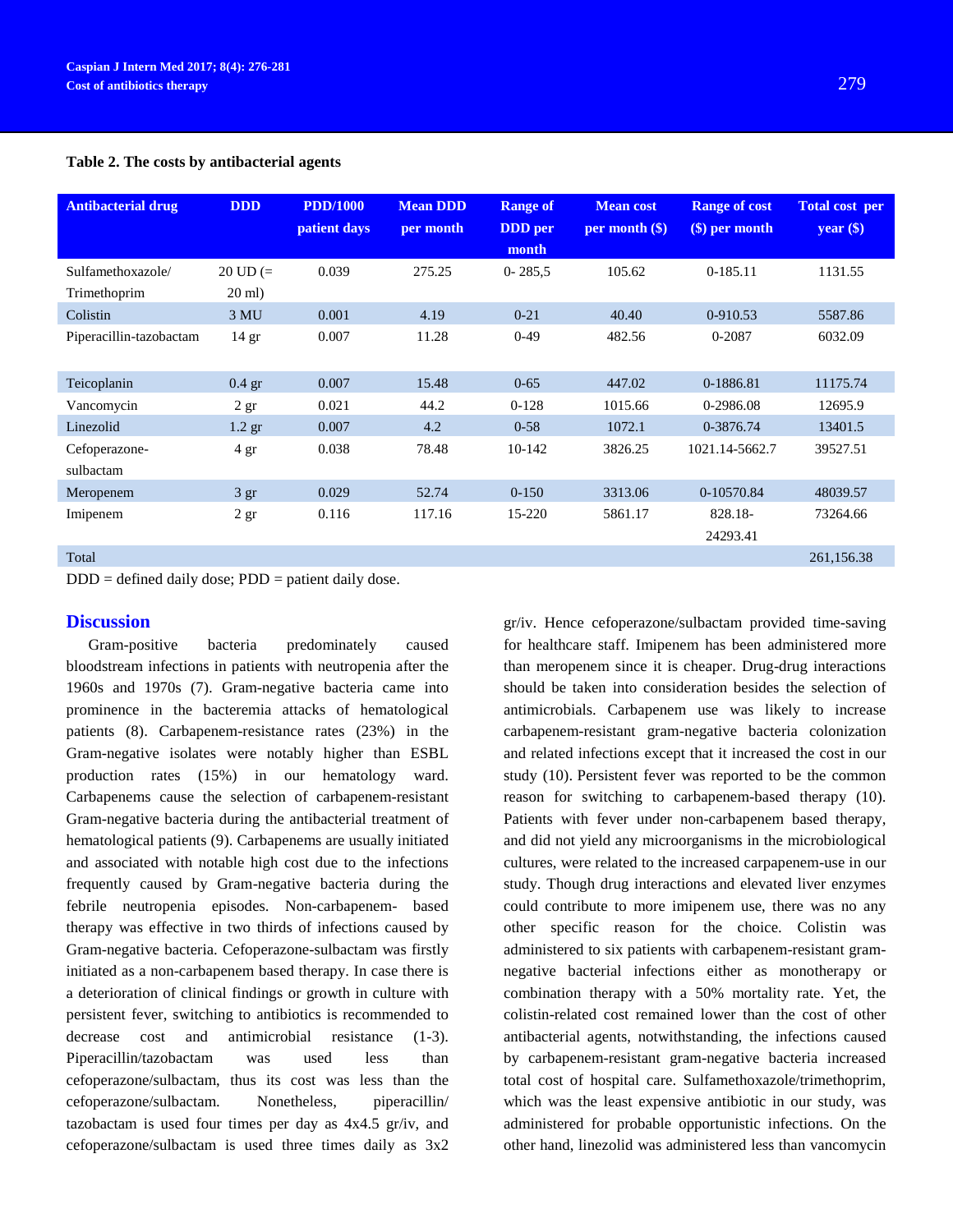due to its side effects. At any rate, linezolid treatment was more cost-effective than vancomycin.

Gram-positive bacteremia comprised one quarter of all bacteremia cases (table 2). Bacteremia due to methicillin resistant staphylococci occur and vancomycin-resistant enterococci (VRE) and colonization with VRE are the main causes of total cost of antibacterial drugs that are active against Gram-positive bacteria in our study. Vancomycin, linezolid, and sulfamethoxazole/trimethoprim were substantially administered more than teicoplanin for the treatment of pneumonia. Vancomycin has more costeffectiveness than linezolid and teicoplanin for the treatment of infections caused by gram-positive bacteria, in case there are no contraindications. Although linezolid was used less than glycopeptide antibiotics, its cost was more expensive. Linezolid should be opted for the patients with infections caused by VRE or pneumonia originated from resistant Gram-positive bacteria, or renal failure. Limited use of linezolid and glycopeptide antibiotics via guidelines may reduce the costs related to unnecessarily broad-spectrum antibiotic use.

When the number of FN episodes is prolonged 30 days on average together with the number of patients in our study to be taken into account, these costs are definitely predicted. In the study of Lathia et al., antibacterial-related costs were reported \$520±587 (range: \$3010-\$21,847) per FN episode for the patients who were in MASCC high-risk group and had a length of hospital stay of 8.8 $\pm$ 5.9 days (11). Besides, the total costs were reported to be ranging from \$908 to \$2543 greatly among the seven regimens for 14 days of therapy (12). The direct medical cost of treatment of a FN episode in the hospital was estimated between \$ 2,000 to \$ 11,000. Hospital room was reported to constitute the most expenditure (58-78%) in the distribution of cost components, followed by antibiotics (19-26%) and diagnostic tests (3- 16%) in the treatment of FN in Canada and the United Kingdom (13). The use of antibiotics and their cost is similar to those reported with such antibiotic cost, incurred in our study.

In conclusion, choosing the non-carbapenem based antibacterial therapy for the empirical treatment of FN until the growth of microorganisms, switching to carbapenem therapy subsequent to new radiological, or microbiological, or/ and clinical findings, and the limited vancomycin use may decrease the costs of antibacterial agents in the

treatment of FN episodes of patients with hematologic neoplasms contributing to antimicrobial stewardship.

## **Funding:** Nil

**Conflicts of Interest:** None declared.

## **References**

- 1.Hughes WT, Armstrong D, Bodey GP, et al. 2002 Guidelines for the use of antimicrobial agents in neutropenic patients with cancer. Clin Infect Dis 2002; 34: 730-51.
- 2[.Freifeld](http://www.ncbi.nlm.nih.gov/pubmed?term=%252522Freifeld%252520AG%252522%25255BAuthor%25255D) AG, [Bow EJ,](http://www.ncbi.nlm.nih.gov/pubmed?term=%252522Bow%252520EJ%252522%25255BAuthor%25255D) [Sepkowitz KA,](http://www.ncbi.nlm.nih.gov/pubmed?term=%252522sepkowitz%252520ka%252522%25255bauthor%25255d) et al. Clinical practice guideline for the use of antimicrobial agents in neutropenic patients with cancer: 2010 update by the Infectious diseases society of America. [Clin Infect Dis](http://www.ncbi.nlm.nih.gov/pubmed/21258094) 2011; 52: 56-93.
- 3.Maertens J, Marchetti O, Herbrecht R, et al. European guidelines for antifungal management in leukemia and hematopoietic stem cell transplant recipients: summary of the ECIL 3-2009 Update. Bone Marrow Transplant 2011; 46: 709-18.
- 4.Baker TM, Satlin MJ. The growing threat of multidrugresistant Gram-negative infections in patients with hematologic malignancies. Leuk Lymphoma 2016; 57: 2245-58.
- 5[.Cornejo-Juárez P,](http://www.ncbi.nlm.nih.gov/pubmed/?term=Cornejo-Ju%C3%A1rez%20P%5BAuthor%5D&cauthor=true&cauthor_uid=26014616) [Suárez-Cuenca JA,](http://www.ncbi.nlm.nih.gov/pubmed/?term=Su%C3%A1rez-Cuenca%20JA%5BAuthor%5D&cauthor=true&cauthor_uid=26014616) [Volkow-Fernández](http://www.ncbi.nlm.nih.gov/pubmed/?term=Volkow-Fern%C3%A1ndez%20P%5BAuthor%5D&cauthor=true&cauthor_uid=26014616)  [P,](http://www.ncbi.nlm.nih.gov/pubmed/?term=Volkow-Fern%C3%A1ndez%20P%5BAuthor%5D&cauthor=true&cauthor_uid=26014616) et al. Fecal ESBL Escherichia coli carriage as a risk factor for bacteremia in patients with hematological malignancies. Support Care Cancer 2016; 24: 253-9.
- 6.DDD. Definition and general considerations. Available at: [http://www.whocc.no/ddd/](http://www.whocc.no/ddd/%20definition_and_general_considera/)  [definition\\_and\\_general\\_considera/.](http://www.whocc.no/ddd/%20definition_and_general_considera/) Accessed May 25, 2016.
- 7.Gedik H, Yildirmak T, Simsek F, et al. The outcome of non-carbapenem-based empirical antibacterial therapy and VRE colonisation in patients with hematological malignancies. Afr Health Sci 2013; 13: 362-8.
- 8.Mebis J, Goossens H, Berneman Z. Antibiotic management of febrile neutropenia: current developments and future directions. J Chemother 2010; 22: 5-12.
- 9.Gedik H, Şimşek F, Yıldırmak MT, et al. Which multidrug-resistant bacteria are emerging in patients with